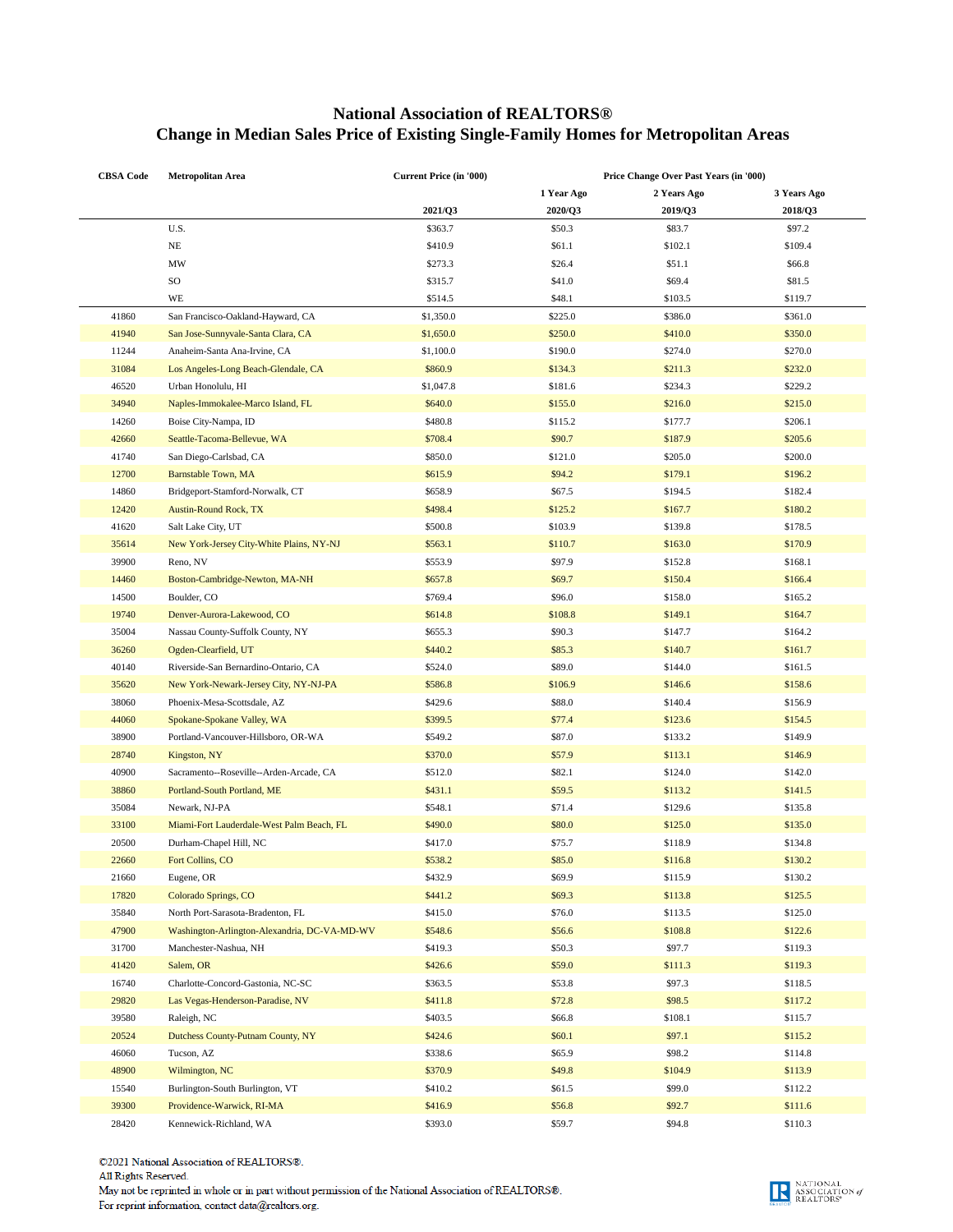| <b>CBSA Code</b> | <b>Metropolitan Area</b>                       | <b>Current Price (in '000)</b> |            | Price Change Over Past Years (in '000) |             |  |
|------------------|------------------------------------------------|--------------------------------|------------|----------------------------------------|-------------|--|
|                  |                                                |                                | 1 Year Ago | 2 Years Ago                            | 3 Years Ago |  |
|                  |                                                | 2021/Q3                        | 2020/Q3    | 2019/Q3                                | 2018/Q3     |  |
| 15980            | Cape Coral-Fort Myers, FL                      | \$360.0                        | \$70.0     | \$105.0                                | \$110.0     |  |
| 39460            | Punta Gorda, FL                                | \$325.0                        | \$70.0     | \$96.0                                 | \$110.0     |  |
| 45300            | Tampa-St. Petersburg-Clearwater, FL            | \$341.0                        | \$61.0     | \$91.0                                 | \$105.0     |  |
| 49420            | Yakima, WA                                     | \$337.6                        | \$40.2     | \$76.5                                 | \$104.5     |  |
| 49340            | Worcester, MA-CT                               | \$386.9                        | \$42.1     | \$88.7                                 | \$103.1     |  |
| 18880            | Crestview-Fort Walton Beach-Destin, FL         | \$378.0                        | \$3.0      | \$83.0                                 | \$102.0     |  |
|                  |                                                |                                |            |                                        |             |  |
| 12060            | Atlanta-Sandy Springs-Marietta, GA             | \$325.7                        | \$53.9     | \$87.6                                 | \$101.6     |  |
| 38940            | Port St. Lucie, FL                             | \$343.5                        | \$68.5     | \$93.5                                 | \$101.5     |  |
| 12100            | Atlantic City-Hammonton, NJ                    | \$296.1                        | \$37.5     | \$83.2                                 | \$101.2     |  |
| 45940            | Trenton, NJ                                    | \$371.9                        | \$41.4     | \$84.6                                 | \$100.1     |  |
| 23420            | Fresno, CA                                     | \$375.0                        | \$53.0     | \$89.5                                 | \$99.9      |  |
| 28940            | Knoxville, TN                                  | \$290.6                        | \$51.9     | \$78.9                                 | \$99.4      |  |
| 36740            | Orlando-Kissimmee-Sanford, FL                  | \$365.0                        | \$55.0     | \$85.0                                 | \$99.0      |  |
| 34980            | Nashville-Davidson--Murfreesboro--Franklin, TN | \$355.4                        | \$49.6     | \$75.7                                 | \$92.8      |  |
| 27260            | Jacksonville, FL                               | \$339.0                        | \$51.0     | \$78.5                                 | \$91.5      |  |
| 42680            | Sebastian-Vero Beach, FL                       | \$330.0                        | \$67.5     | \$80.0                                 | \$91.0      |  |
| 10740            | Albuquerque, NM                                | \$298.7                        | \$40.1     | \$69.8                                 | \$89.8      |  |
| 22220            | Fayetteville-Springdale-Rogers, AR-MO          | \$281.9                        | \$45.0     | \$70.5                                 | \$89.8      |  |
| 19660            | Deltona-Daytona Beach-Ormond Beach, FL         | \$300.0                        | \$50.0     | \$74.2                                 | \$89.2      |  |
| 37340            | Palm Bay-Melbourne-Titusville, FL              | \$320.0                        | \$55.0     | \$80.1                                 | \$89.2      |  |
| 16700            | Charleston-North Charleston, SC                | \$375.1                        | \$38.0     | \$78.1                                 | \$88.8      |  |
| 33460            | Minneapolis-St. Paul-Bloomington, MN-WI        | \$362.0                        | \$37.5     | \$71.2                                 | \$87.5      |  |
| 34820            | Myrtle Beach-Conway-North Myrtle Beach, SC-NC  | \$308.3                        | \$54.4     | \$71.3                                 | \$87.3      |  |
| 40060            | Richmond, VA                                   | \$355.3                        | \$40.0     | \$71.5                                 | \$87.3      |  |
| 26620            | Huntsville, AL                                 | \$285.8                        | \$37.1     | \$69.5                                 | \$85.5      |  |
|                  |                                                |                                |            |                                        |             |  |
| 37860            | Pensacola-Ferry Pass-Brent, FL                 | \$292.0                        | \$42.3     | \$69.1                                 | \$85.0      |  |
| 37980            | Philadelphia-Camden-Wilmington, PA-NJ-DE-MD    | \$324.8                        | \$38.0     | \$68.6                                 | \$84.2      |  |
| 19100            | Dallas-Fort Worth-Arlington, TX                | \$345.2                        | \$51.0     | \$74.1                                 | \$83.1      |  |
| 20100            | Dover, DE                                      | \$294.3                        | \$42.9     | \$65.4                                 | \$82.7      |  |
| 29460            | Lakeland-Winter Haven, FL                      | \$280.6                        | \$48.6     | \$67.6                                 | \$80.6      |  |
| 38340            | Pittsfield, MA                                 | \$302.7                        | \$11.9     | \$73.5                                 | \$80.5      |  |
| 26900            | Indianapolis-Carmel-Anderson, IN               | \$269.0                        | \$31.7     | \$62.2                                 | \$80.1      |  |
| 23540            | Gainesville, FL                                | \$308.7                        | \$50.7     | \$69.7                                 | \$79.7      |  |
| 18140            | Columbus, OH                                   | \$286.3                        | \$34.2     | \$63.3                                 | \$78.7      |  |
| 28140            | Kansas City, MO-KS                             | \$283.3                        | \$36.5     | \$60.9                                 | \$78.4      |  |
| 31540            | Madison, WI                                    | \$364.7                        | \$33.9     | \$68.7                                 | \$78.0      |  |
| 37460            | Panama City, FL                                | \$305.0                        | \$46.0     | \$67.0                                 | \$77.0      |  |
| 36100            | Ocala, FL                                      | \$240.0                        | \$55.0     | \$66.0                                 | \$75.1      |  |
| 35980            | Norwich-New London, CT                         | \$308.7                        | \$32.0     | \$64.7                                 | \$75.0      |  |
| 24340            | Grand Rapids-Wyoming, MI                       | \$274.0                        | \$35.5     | \$56.4                                 | \$74.5      |  |
| 44140            | Springfield, MA                                | \$298.9                        | \$38.3     | \$62.7                                 | \$74.5      |  |
| 17140            | Cincinnati, OH-KY-IN                           | \$253.5                        | \$30.6     | \$61.4                                 | \$74.4      |  |
| 11540            | Appleton, WI                                   | \$253.3                        | \$42.6     | \$58.4                                 | \$74.0      |  |
| 32820            | Memphis, TN-MS-AR                              | \$254.0                        | \$21.1     | \$58.5                                 | \$73.4      |  |
| 49180            | Winston-Salem, NC                              | \$241.2                        | \$28.7     | \$56.9                                 | \$72.9      |  |
| 16980            | Chicago-Naperville-Elgin, IL-IN-WI             | \$337.8                        | \$38.8     | \$68.1                                 | \$72.5      |  |
| 11460            | Ann Arbor, MI                                  | \$358.3                        | \$34.9     | \$56.9                                 | \$72.1      |  |
|                  |                                                |                                |            |                                        |             |  |
| 16860            | Chattanooga, TN-GA                             | \$259.4                        | \$30.7     | \$62.9                                 | \$71.5      |  |
| 43620            | Sioux Falls, SD                                | \$281.3                        | \$41.6     | \$55.7                                 | \$71.4      |  |
| 10900            | Allentown-Bethlehem-Easton, PA-NJ              | \$279.5                        | \$36.9     | \$62.8                                 | \$71.0      |  |
| 25540            | Hartford-West Hartford-East Hartford, CT       | \$314.7                        | \$38.8     | \$70.0                                 | \$70.5      |  |
| 33340            | Milwaukee-Waukesha-West Allis, WI              | \$333.0                        | \$22.1     | \$56.2                                 | \$70.5      |  |
| 26420            | Houston-The Woodlands-Sugar Land, TX           | \$309.9                        | \$38.3     | \$61.0                                 | \$69.7      |  |
| 12580            | Baltimore-Columbia-Towson, MD                  | \$370.3                        | \$28.3     | \$56.8                                 | \$69.4      |  |
| 35300            | New Haven-Milford, CT                          | \$314.4                        | \$34.4     | \$66.4                                 | \$69.3      |  |
| 41700            | San Antonio-New Braunfels, TX                  | \$300.9                        | \$37.8     | \$60.3                                 | \$69.1      |  |
| 43300            | Sherman-Denison, TX                            | \$255.0                        | \$44.6     | \$55.8                                 | \$68.9      |  |

©2021 National Association of REALTORS®. All Rights Reserved. May not be reprinted in whole or in part without permission of the National Association of REALTORS®. For reprint information, contact  $\text{data}(\overline{\mathcal{Q}}\text{realtors}.\text{org.}$ 

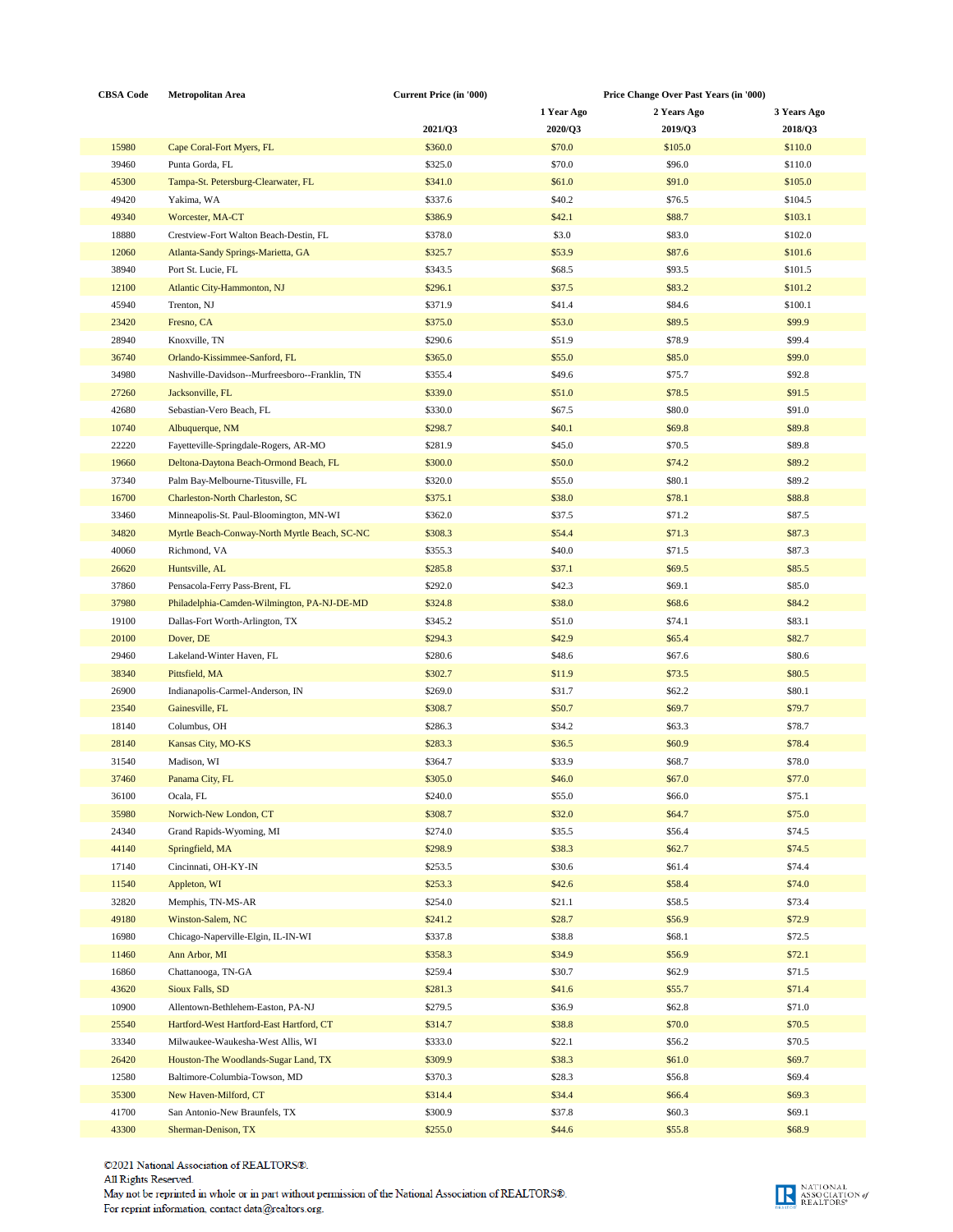| <b>CBSA Code</b> | <b>Metropolitan Area</b>                   | <b>Current Price (in '000)</b> | Price Change Over Past Years (in '000) |             |                  |
|------------------|--------------------------------------------|--------------------------------|----------------------------------------|-------------|------------------|
|                  |                                            |                                | 1 Year Ago                             | 2 Years Ago | 3 Years Ago      |
|                  |                                            | 2021/Q3                        | 2020/Q3                                | 2019/Q3     | 2018/Q3          |
| 15380            | Buffalo-Cheektowaga-Niagara Falls, NY      | \$231.8                        | \$41.0                                 | \$59.6      | \$68.7           |
| 19460            | Decatur, AL                                | \$219.4                        | \$32.5                                 | \$58.7      | \$67.8           |
| 24860            | Greenville-Anderson-Mauldin, SC            | \$282.0                        | \$35.6                                 | \$56.3      | \$65.9           |
| 25180            | Hagerstown-Martinsburg, MD-WV              | \$253.7                        | \$30.5                                 | \$58.6      | \$65.5           |
| 24660            | Greensboro-High Point, NC                  | \$235.8                        | \$27.5                                 | \$57.7      | \$64.8           |
| 17860            | Columbia, MO                               | \$260.8                        | \$26.3                                 | \$45.5      | \$64.2           |
| 17900            |                                            | \$237.7                        | \$27.1                                 | \$52.2      | \$63.4           |
|                  | Columbia, SC                               |                                |                                        |             |                  |
| 45220            | Tallahassee, FL                            | \$278.9                        | \$28.9                                 | \$49.9      | \$63.4           |
| 24020            | Glens Falls, NY                            | \$240.5                        | \$31.3                                 | \$51.3      | \$62.0           |
| 43900            | Spartanburg, SC                            | \$236.0                        | \$22.8                                 | \$44.8      | \$62.0           |
| 46140            | Tulsa, OK                                  | \$228.9                        | \$23.4                                 | \$53.5      | \$62.0           |
| 30700            | Lincoln, NE                                | \$253.9                        | \$24.0                                 | \$48.6      | \$61.3\$         |
| 31140            | Louisville/Jefferson County, KY-IN         | \$245.5                        | \$21.5                                 | \$46.3      | \$60.7           |
| 13820            | Birmingham-Hoover, AL                      | \$273.6                        | \$19.1                                 | \$50.4      | \$60.2           |
| 44180            | Springfield, MO                            | \$204.5                        | \$26.6                                 | \$46.4      | \$59.9           |
| 24580            | Green Bay, WI                              | \$237.3                        | \$20.9                                 | \$40.8      | \$59.4           |
| 35380            | New Orleans-Metairie, LA                   | \$275.4                        | \$31.0                                 | \$49.7      | \$59.4           |
| 19780            | Des Moines-West Des Moines, IA             | \$265.7                        | \$28.3                                 | \$46.7      | \$57.5           |
| 33860            | Montgomery, AL                             | \$197.6                        | \$21.5                                 | \$39.8      | \$57.5           |
| 30460            | Lexington-Fayette, KY                      | \$229.4                        | \$18.2                                 | \$45.6      | \$56.3           |
| 36540            | Omaha-Council Bluffs, NE-IA                | \$250.1                        | \$19.4                                 | \$42.2      | \$56.2           |
| 23844            | Gary-Hammond, IN                           | \$233.0                        | \$15.6                                 | \$42.7      | \$55.7           |
| 22180            | Fayetteville, NC                           | \$196.5                        | \$26.6                                 | \$44.6      | \$55.5           |
| 47260            | Virginia Beach-Norfolk-Newport News, VA-NC | \$290.0                        | \$29.1                                 | \$48.0      | \$55.0           |
| 33660            | Mobile, AL                                 | \$203.3                        | \$30.6                                 | \$45.3      | \$54.9           |
| 10580            | Albany-Schenectady-Troy, NY                | \$273.1                        | \$31.4                                 | \$47.9      | \$54.3           |
| 18580            | Corpus Christi, TX                         | \$252.2                        | \$17.5                                 | \$47.3      | \$54.1           |
| 25060            | Gulfport-Biloxi-Pascagoulia, MS            | \$199.0                        | \$25.5                                 | \$41.6      | \$53.8           |
| 41180            | St. Louis, MO-IL                           | \$235.7                        | \$17.2                                 | \$41.9      | \$53.7           |
| 40380            | Rochester, NY                              | \$206.7                        | \$28.1                                 | \$43.8      | \$53.3           |
| 17460            | Cleveland-Elyria, OH                       | \$212.9                        | \$25.0                                 | \$41.2      | \$53.1           |
| 25420            | Harrisburg-Carlisle, PA                    | \$230.9                        | \$27.5                                 | \$45.9      | \$51.5           |
| 14540            | Bowling Green, KY                          | \$230.1                        | \$27.0                                 | \$33.9      | \$50.8           |
| 21340            | El Paso, TX                                | \$208.4                        | \$25.5                                 | \$41.9      | \$50.2           |
| 23060            | Fort Wayne, IN                             | \$196.6                        | \$20.6                                 | \$36.0      | \$49.6           |
| 39740            | Reading, PA                                | \$224.9                        | \$27.9                                 | \$44.7      | \$49.2           |
| 48620            | Wichita, KS                                | \$196.8                        | \$17.8                                 | \$32.3      | \$49.1           |
|                  |                                            |                                |                                        |             |                  |
| 10180            | Abilene, TX                                | \$215.6<br>\$233.6             | \$10.6<br>\$27.5                       | \$29.4      | \$48.4<br>\$48.0 |
| 49620            | York-Hanover, PA                           |                                |                                        | \$43.4      |                  |
| 22020            | Fargo, ND-MN                               | \$264.3<br>\$201.6             | \$29.2                                 | \$40.0      | \$46.3           |
| 29620            | Lansing-East Lansing, MI                   |                                | \$20.8                                 | \$33.6      | \$46.1           |
| 27140            | Jackson, MS                                | \$222.3                        | \$17.6                                 | \$41.8      | \$44.4           |
| 43780            | South Bend-Mishawaka, IN-MI                | \$187.1                        | \$28.0                                 | \$37.2      | \$44.4           |
| 13140            | <b>Beaumont-Port Arthur, TX</b>            | \$203.1                        | \$14.1                                 | \$32.2      | \$44.0           |
| 45060            | Syracuse, NY                               | \$188.0                        | \$18.4                                 | \$37.3      | \$43.4           |
| 11100            | Amarillo, TX                               | \$208.6                        | \$16.3                                 | \$41.2      | \$42.9           |
| 12940            | Baton Rouge, LA                            | \$255.4                        | \$21.0                                 | \$37.3      | \$42.4           |
| 49660            | Youngstown-Warren-Boardman, OH-PA          | \$139.7                        | \$12.5                                 | \$32.9      | \$42.1           |
| 48660            | Wichita Falls, TX                          | \$157.4                        | \$16.4                                 | \$32.7      | \$41.8           |
| 36780            | Oshkosh-Neenah, WI                         | \$196.9                        | \$13.4                                 | \$27.9      | \$41.7           |
| 30780            | Little Rock-North Little Rock-Conway, AR   | \$187.8                        | \$16.5                                 | \$31.4      | \$41.3           |
| 19380            | Dayton, OH                                 | \$195.2                        | \$10.8                                 | \$29.5      | \$41.2           |
| 22140            | Farmington, NM                             | \$224.4                        | \$24.9                                 | \$37.8      | \$40.1           |
| 22500            | Florence, SC                               | \$190.5                        | \$16.8                                 | \$37.5      | \$39.8           |
| 16020            | Cape Girardeau, MO-IL                      | \$182.3                        | \$1.4                                  | \$28.5      | \$39.6           |
| 28100            | Kankakee, IL                               | \$184.8                        | \$11.7                                 | \$27.1      | \$38.1           |
| 22540            | Fond du Lac, WI                            | \$176.3                        | \$5.5                                  | \$31.4      | \$37.3           |

 $\textcircled{c2021}$  National Association of REALTORS<br> $\textcircled{e}.$  All Rights Reserved. May not be reprinted in whole or in part without permission of the National Association of REALTORS®.<br>For reprint information, contact data@realtors.org.